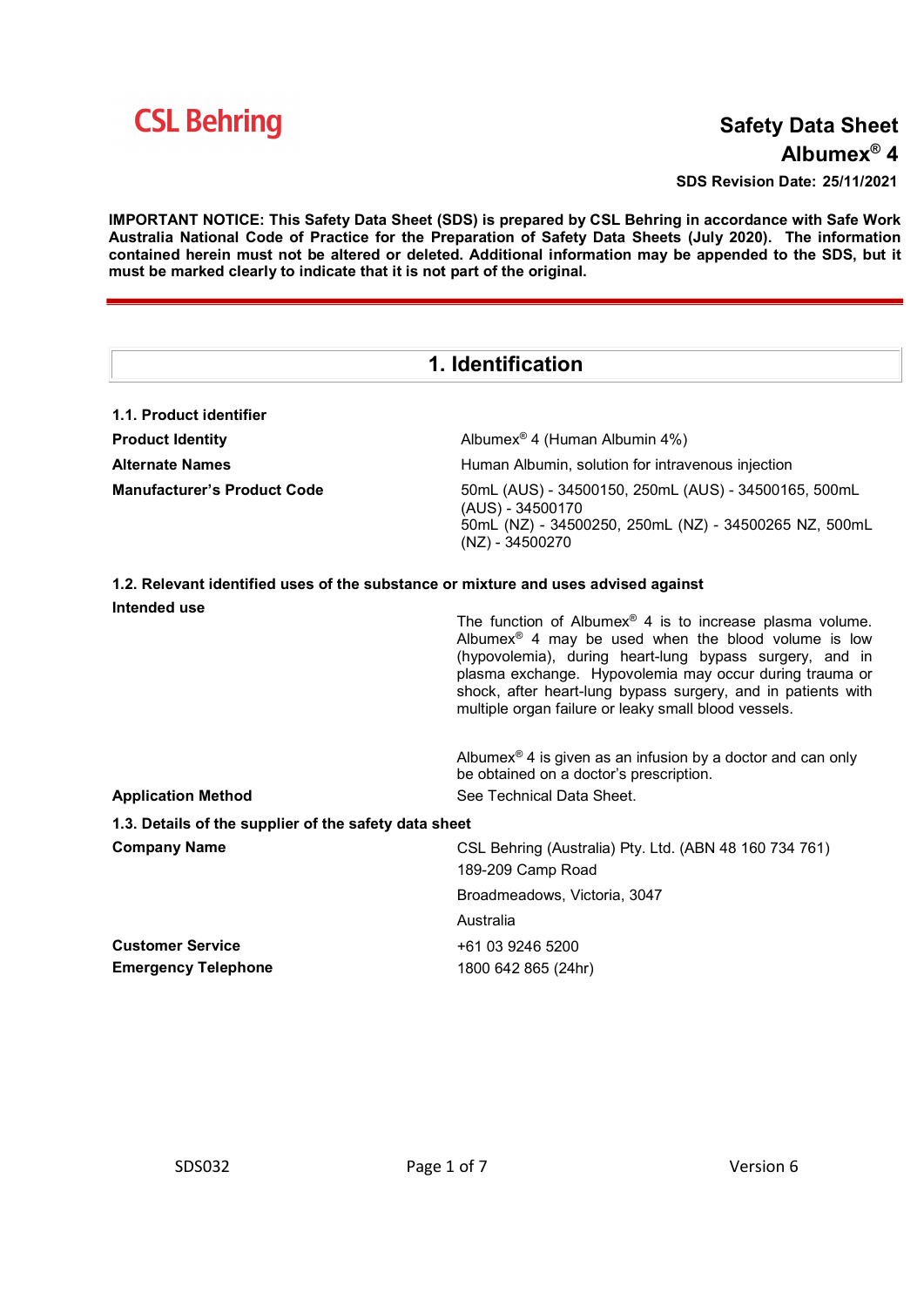### 2. Hazard(s) identification

### 2.1. Classification of the substance or mixture

### Not classified as hazardous according to the WHS Regulations

All blood products should be treated as potentially infectious. No known test methods can offer assurance that products derived from human blood will not transmit infectious agents.

| <b>GHS Classification(s)</b>   | None Allocated  |
|--------------------------------|-----------------|
| Signal Word                    | No signal word  |
| Pictogram(s)                   | No Pictogram(s) |
| Hazard Statement(s)            | None Allocated  |
| <b>Prevention statement(s)</b> | None Allocated  |
| <b>Response</b>                | None Allocated  |
| <b>Storage</b>                 | None Allocated  |
| <b>Disposal</b>                | None Allocated  |

## 3. Composition/information on ingredients

There are no ingredients in this product which are classified as hazardous, and/or no hazardous ingredients above the GHS cut off percentage.

Non-Hazardous Ingredients: Human Albumin (4% w/v) Other non-hazardous ingredients (up to 100%)

### 4. First aid measures

| 4.1. Description of first aid measures |                                                                                                                                    |           |
|----------------------------------------|------------------------------------------------------------------------------------------------------------------------------------|-----------|
| General                                | In all cases of doubt, or when symptoms persist, seek medical attention.<br>Never give anything by mouth to an unconscious person. |           |
| <b>Inhalation</b>                      | Remove to fresh air.                                                                                                               |           |
| <b>Eyes</b>                            | Irrigate copiously with clean water for at least 15 minutes, holding the eyelids apart and<br>seek medical attention.              |           |
| <b>Skin</b>                            | Remove contaminated clothing. Wash skin thoroughly with soap and water or use a<br>recognized skin cleanser.                       |           |
| Ingestion                              | Wash out mouth thoroughly with water, if irritation or discomfort persists seek medical<br>attention.                              |           |
| SDS032                                 | Page 2 of 7                                                                                                                        | Version 6 |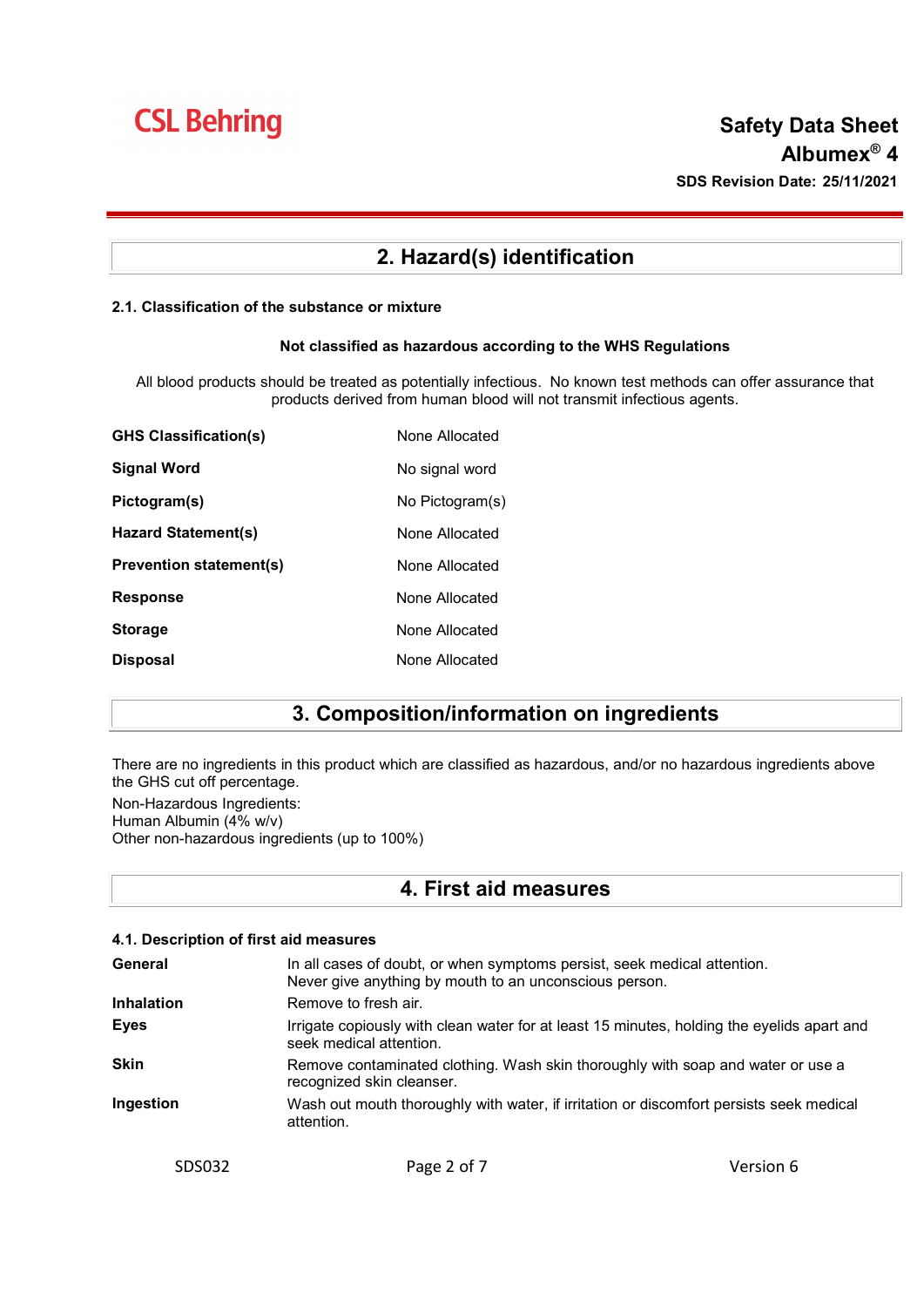

### 4.2. Most important symptoms and effects, both acute and delayed

**Overview Mo specific symptom data available.** 

### 5. Fire-fighting measures

#### 5.1. Extinguishing media

Non-Combustible. Not considered a significant fire risk.

#### 5.2. Special hazards arising from the substance or mixture

Hazardous decomposition: No hazardous decomposition data available.

#### 5.3. Advice for fire-fighters

**None** 

### 6. Accidental release measures

#### 6.1. Personal precautions, protective equipment and emergency procedures

Put on appropriate personal protective equipment (see section 8).

#### 6.2. Environmental precautions

Do not allow spills to enter drains or waterways.

Use good personal hygiene practices. Wash hands before eating, drinking, smoking or using toilet. Promptly remove soiled clothing and wash thoroughly before reuse.

#### 6.3. Methods and material for containment and cleaning up

Minor Spills: Soak up spills with absorbent material i.e. paper towels or vermiculite. Place spilled material in clean, dry, sealed container for disposal. Decontaminate area with 1% sodium hypochlorite in water.

Major Spills: Contain and absorb spills using earth, sand or inert absorbent. Prevent material entering open drains and waterways. Collect residues and seal in labelled drums for disposal. Decontaminate area with 1% sodium hypochlorite in water.

### 7. Handling and storage

#### 7.1. Precautions for safe handling

Limit all unnecessary personal contact. Always wash hands with soap and water after handling.

#### 7.2. Conditions for safe storage, including any incompatibilities

Handle containers carefully to prevent damage and spillage.

Store at < 30°C. Protect from light.

Incompatible materials: No data available.

#### 7.3. Specific end use(s)

No data available.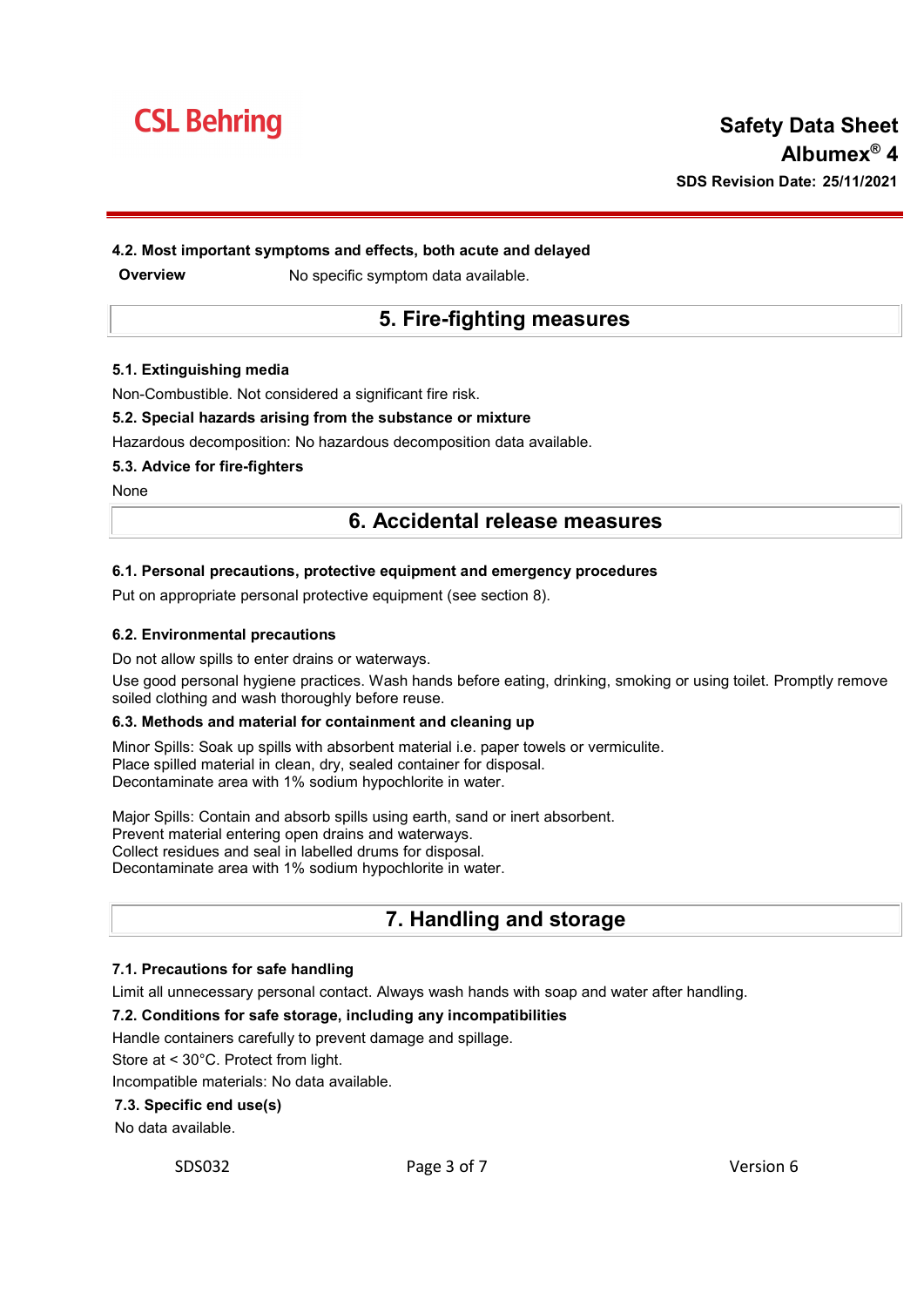# **CSL Behring**

# 8. Exposure controls and personal protection

There are no ingredients in this product which are classified as hazardous, and/or no hazardous ingredients above the GHS cut off percentage.

8.1 Exposure Standards

No exposure limits set by SWA or ACGIH

| 8.2. Exposure controls      |                                                                                                                                                                                                                                                                                                                                                                                                 |
|-----------------------------|-------------------------------------------------------------------------------------------------------------------------------------------------------------------------------------------------------------------------------------------------------------------------------------------------------------------------------------------------------------------------------------------------|
| <b>Respiratory</b>          | Not applicable                                                                                                                                                                                                                                                                                                                                                                                  |
| <b>Eyes</b>                 | Protective safety glasses recommended                                                                                                                                                                                                                                                                                                                                                           |
| <b>Skin</b>                 | Protective gloves (e.g. latex or nitrile) recommended.                                                                                                                                                                                                                                                                                                                                          |
| <b>Engineering Controls</b> | None under normal conditions                                                                                                                                                                                                                                                                                                                                                                    |
| <b>Other Work Practices</b> | The local concentration of material, quantity and conditions of use determine the type of<br>personal protective equipment required. For further information, consult your Occupational<br>Health and Safety Adviser. Use good personal hygiene practices. Wash hands before<br>eating, drinking, smoking or using toilet. Promptly remove soiled clothing and wash<br>thoroughly before reuse. |

See section 2 for further details. - [Prevention]:

# 9. Physical and chemical properties

| Appearance                                      | Clear, Almost Colourless Yellow, Amber or Green Liquid |
|-------------------------------------------------|--------------------------------------------------------|
| Odor                                            | Slight                                                 |
| <b>Odor threshold</b>                           | Not Measured                                           |
| рH                                              | Approximately 7.0                                      |
| Melting point / freezing point                  | Not Measured                                           |
| Initial boiling point and boiling range         | Not Measured                                           |
| <b>Flash Point</b>                              | Not Measured                                           |
| Evaporation rate (Ether = 1)                    | Not Measured                                           |
| Flammability (solid, gas)                       | Not Applicable                                         |
| Upper/lower flammability or explosive limits    | Lower Explosive Limit: Not Measured                    |
|                                                 | <b>Upper Explosive Limit: Not Measured</b>             |
| Vapor pressure (Pa)                             | Not Measured                                           |
| <b>Vapor Density</b>                            | Not Measured                                           |
| <b>Specific Gravity</b>                         | Not Measured                                           |
| <b>Solubility in Water</b>                      | <b>Miscible</b>                                        |
| Partition coefficient n-octanol/water (Log Kow) | Not Measured                                           |
| <b>Auto-ignition temperature</b>                | Not Measured                                           |
| <b>Decomposition temperature</b>                | Not Measured                                           |
| <b>Viscosity (cSt)</b>                          | Not Measured                                           |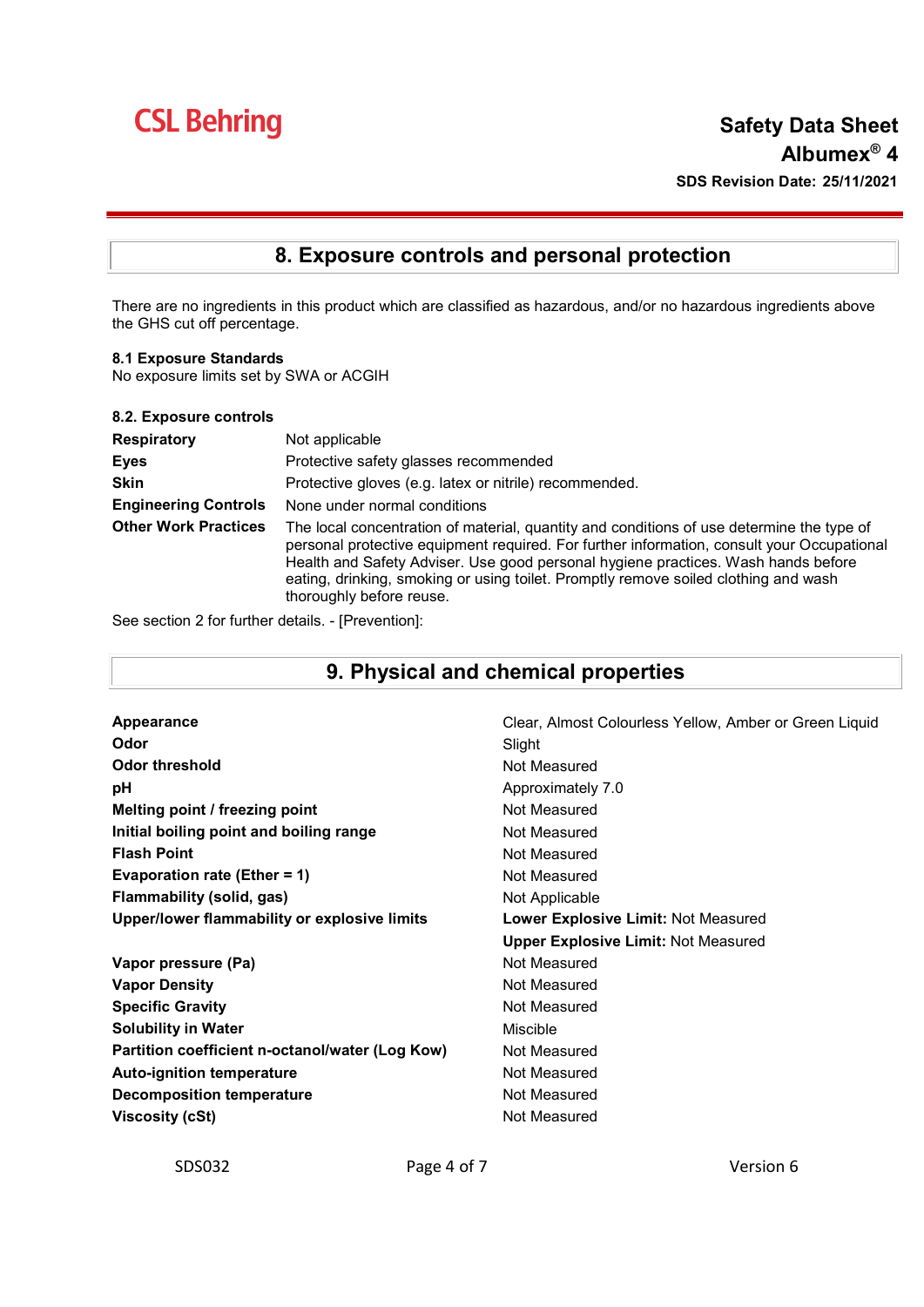# **CSL Behring**

## Safety Data Sheet Albumex® 4 SDS Revision Date: 25/11/2021

10. Stability and reactivity

### Other information

No other relevant information.

### 10.1. Reactivity

Hazardous Polymerization will not occur.

### 10.2. Chemical stability

Stable under normal circumstances.

- 10.3. Possibility of hazardous reactions
- No data available.
- 10.4. Conditions to avoid
- No data available.
- 10.5. Incompatible materials
- No data available.

10.6. Hazardous decomposition products No hazardous decomposition data available.

### 11. Toxicological information

### Acute toxicity

There are no ingredients in this product which are classified as hazardous, and/or no hazardous ingredients above the GHS cut off percentage.

Note: When no route specific LD50 data is available for an acute toxin, the converted acute toxicity point estimate was used in the calculation of the product's ATE (Acute Toxicity Estimate).

| <b>Classification</b>         | Category | <b>Hazard Description</b> |
|-------------------------------|----------|---------------------------|
| Acute toxicity (oral)         |          | Not Applicable            |
| Acute toxicity (dermal)       | ---      | Not Applicable            |
| Acute toxicity (inhalation)   | ---      | Not Applicable            |
| Skin corrosion/irritation     | ---      | Not Applicable            |
| Serious eye damage/irritation |          | Not Applicable            |
| Respiratory sensitization     |          | Not Applicable            |
| Skin sensitization            |          | Not Applicable            |
| Germ cell mutagenicity        |          | Not Applicable            |
| Carcinogenicity               |          | Not Applicable            |
| Reproductive toxicity         |          | Not Applicable            |
| STOT-single exposure          |          | Not Applicable            |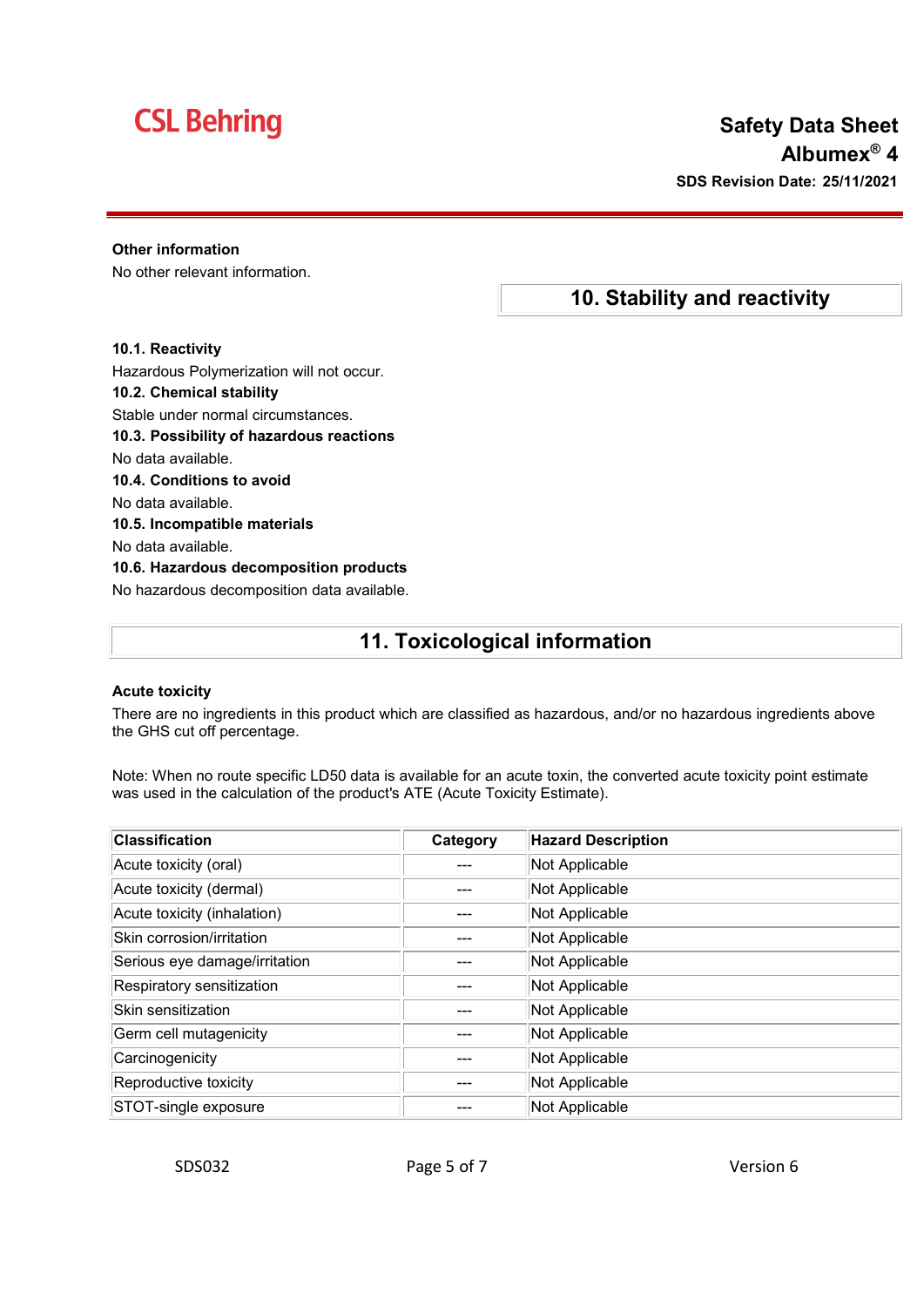# **CSL Behring**

# Safety Data Sheet Albumex® 4 SDS Revision Date: 25/11/2021

| STOT-repeated exposure | $---$ | 'Not Applicable |
|------------------------|-------|-----------------|
| Aspiration hazard      | $--$  | Not Applicable  |

## 12. Ecological information

### 12.1. Toxicity

No additional information provided for this product. See Section 3 for chemical specific data.

### Aquatic Ecotoxicity

There are no ingredients in this product which are classified as hazardous, and/or no hazardous ingredients above the GHS cut off percentage.

### 12.2. Persistence and degradability

There is no data available on the preparation itself.

### 12.3. Bioaccumulative potential

Not Measured

### 12.4. Mobility in soil

No data available.

### 12.5. Results of PBT and vPvB assessment

This product contains no PBT/vPvB chemicals.

### 12.6. Other adverse effects

No data available.

### 13. Disposal considerations

### 13.1. Waste treatment methods

Product:

In accordance with state land and waste management authority. Incineration in controlled furnaces.

Packaging:

Must be disposed of in compliance with country-specific regulations.

### 14. Transport information

### Not classified as a dangerous good by the criteria of the ADG Code

| 14.1. UN number                    | Not Applicable         |
|------------------------------------|------------------------|
| 14.2. UN proper shipping name      | Not Regulated          |
| 14.3. Transport hazard class(es)   | Not Applicable         |
| 14.4. Packing group                | Not Applicable         |
| 14.5. Environmental hazards        | Marine pollutant: No   |
| 14.6. Special precautions for user | No further information |